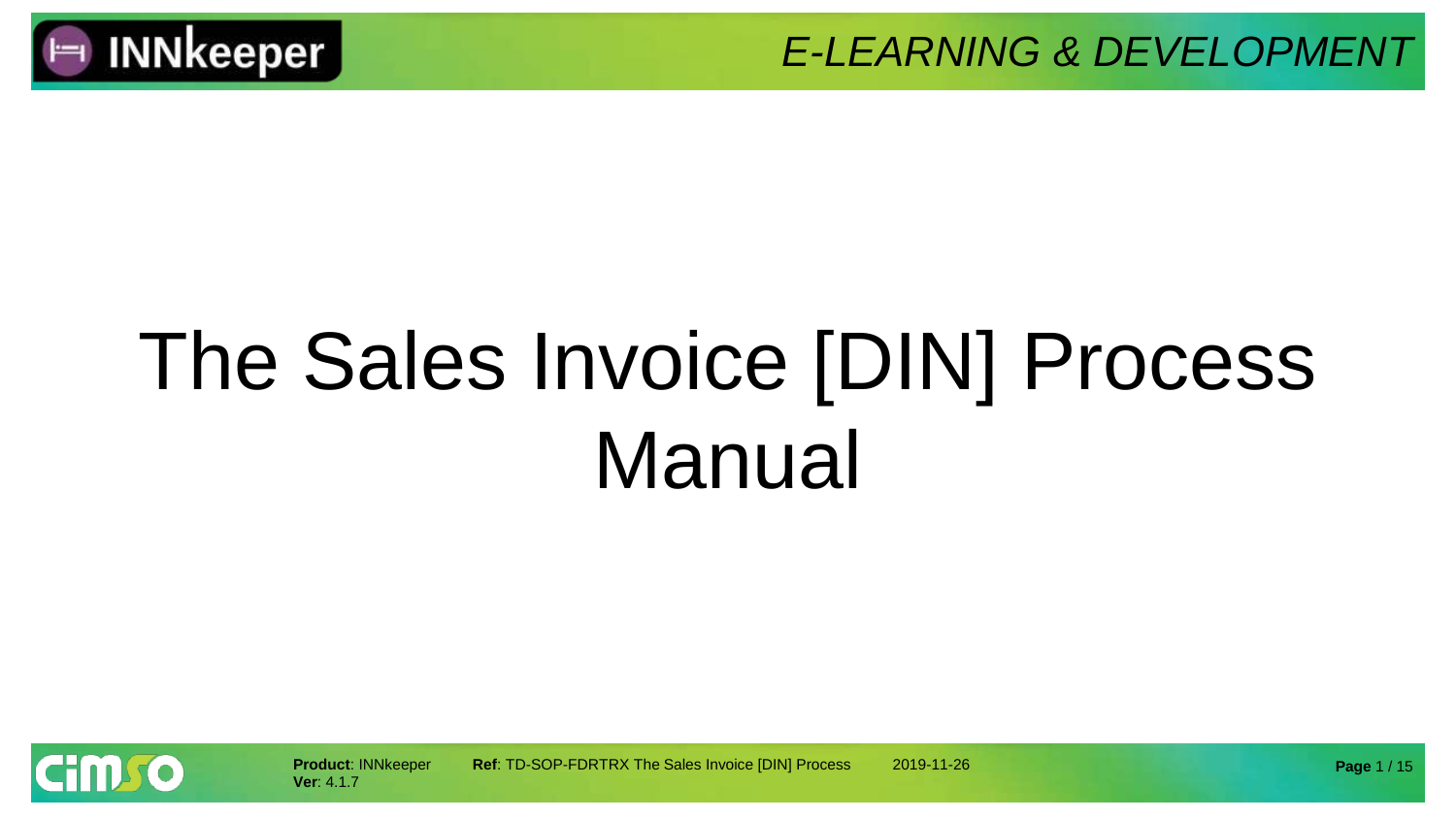

#### **What Is A Sale?**

A sale it the terminology for the action when money and invoice are exchanged for goods or services

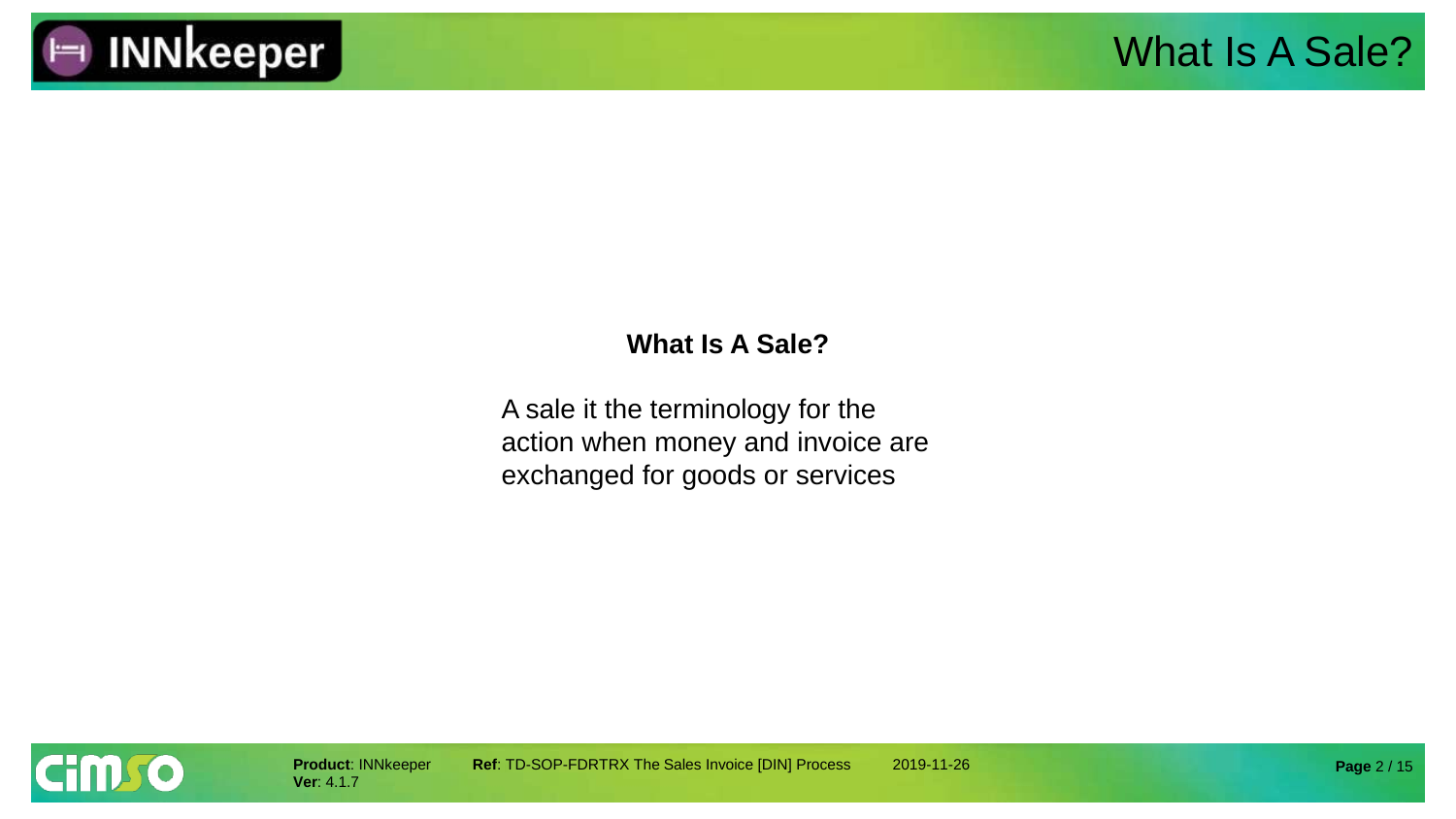

#### The Wheel: Customer Centric Design



**Ver**: 4.1.7

#### **CUSTOMER CENTRIC DESIGN**

- **Identify** CDP customer data platform with extensive CRM
- **Connect** Single or bulk blast e-mail, SMS, fax and snail-mail
- **Collaborate** Local server to Web and mobile device data interchange
- **Live** Food, Beverage and Retail points of sale with stock control and procurement
- **Play** Schedule and manage Golf, SPA and Leisure activities
- **Rest** Reservations, Lodging PMS, Leasing and Timeshare
- **Finance** GAAP, IAS and IFRS financial control to balance sheet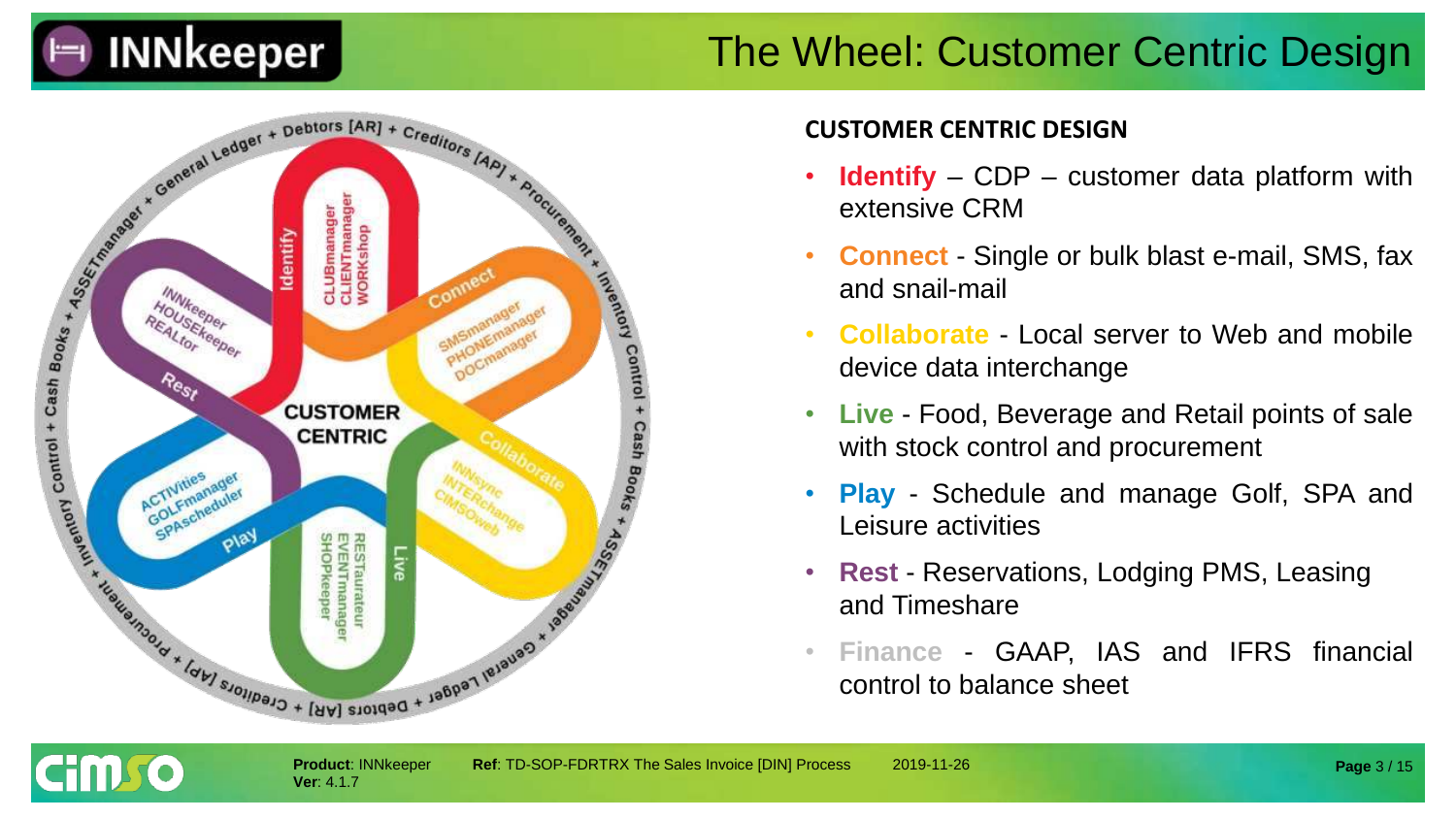

#### Logging Into Administration

|                      | <b>CHILLIO</b> Menu        |                           |                                                                 |                                                        |                 |                                   |             |
|----------------------|----------------------------|---------------------------|-----------------------------------------------------------------|--------------------------------------------------------|-----------------|-----------------------------------|-------------|
| (  - 1               | Administration             |                           |                                                                 |                                                        |                 |                                   |             |
|                      | Golfer                     |                           |                                                                 |                                                        |                 |                                   |             |
| கூ                   | ActivityScheduler          |                           |                                                                 |                                                        |                 |                                   |             |
| S                    | SpaScheduler               | $\vdash$                  | <b>INNkeeper</b>                                                |                                                        | <b>CHILL TO</b> |                                   |             |
| Ø                    | Restaurateur               |                           |                                                                 | <b>Customer Centric Integrated Management Software</b> |                 |                                   |             |
| Į                    | ShopKeeper                 | V4.1.7b11143              |                                                                 |                                                        | 8d647da         |                                   |             |
| $\Phi$               | AssetManager               | Language                  | English (United Kingdom)                                        | $\ddotmark$                                            |                 | Start your CiMSO Menu, select the |             |
| $\bullet$            | WebRes                     | Database<br>Location      | CIMSODemo_V417 on vmserver<br><b>MAIN Imperial Palace Rooms</b> | $\checkmark$                                           |                 | Administration. Use your given    |             |
| $\mathbf{\hat{z}}$   | InnSync                    | Login ID                  | master                                                          |                                                        |                 | Login ID and Password to log in   |             |
| 高级                   | Fax Server                 | Password                  |                                                                 |                                                        |                 |                                   |             |
|                      | Phoneman                   |                           |                                                                 |                                                        |                 |                                   |             |
| 8                    | TimeKeeper                 |                           |                                                                 | dentification<br>Password                              | <b>√Log In</b>  |                                   |             |
| $\mathbf{G}^{\circ}$ | Configuration              |                           |                                                                 |                                                        |                 |                                   |             |
| C                    |                            |                           |                                                                 |                                                        |                 |                                   |             |
|                      | <b>EXEUP</b><br>Close Menu |                           |                                                                 |                                                        |                 |                                   |             |
| ×                    | Exit Menu                  |                           |                                                                 |                                                        |                 |                                   |             |
|                      |                            | <b>Product: INNkeeper</b> | Ref: TD-SOP-FDRTRX The Sales Invoice [DIN] Process              |                                                        | 2019-11-26      |                                   |             |
|                      |                            | Ver: 4.1.7                |                                                                 |                                                        |                 |                                   | Page 4 / 15 |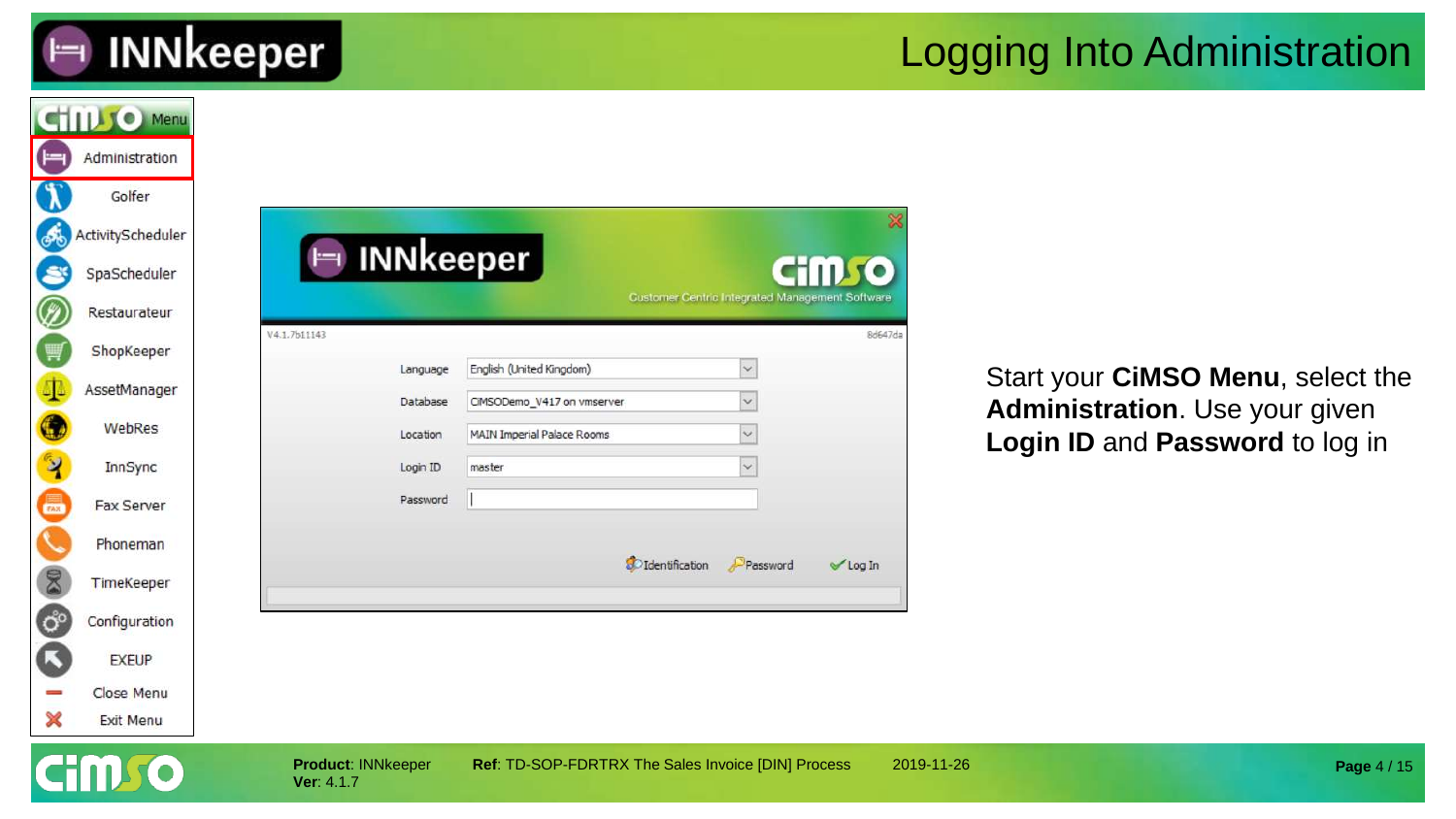## **INNkeeper**

### Administration

| <b>Py Shortcuts</b> | <b>&amp;R</b> Clients         | Member Control | Reservations                          | Property                                                                                         |                           | Products/Servi | Task Manager | Tickets      |
|---------------------|-------------------------------|----------------|---------------------------------------|--------------------------------------------------------------------------------------------------|---------------------------|----------------|--------------|--------------|
| 34<br>G             | $\overline{\mathcal{Z}}$<br>⊙ | s              | 图tinia<br><b>E</b> Visuals            | Tasks                                                                                            | Wew Clent<br>Transactions | Transactions   | Reports      | Manage Cards |
| Search              |                               |                |                                       |                                                                                                  |                           |                |              |              |
| Search in           | [All Client Keywords]         | $\omega$       | for words starting with (fast search) | $\omega$                                                                                         |                           |                | o            |              |
|                     | $\ddot{\alpha}$<br>P          |                |                                       |                                                                                                  |                           |                |              |              |
| Type Client Code    | Company                       |                |                                       | B. Surname                                                                                       |                           | First Name     | Initials     | Main Mr      |
|                     |                               |                |                                       | There are more than 1000 records<br>matching the current criteria.<br>Please refine your search. |                           |                |              |              |
|                     |                               |                |                                       | Click here to show all matches.                                                                  |                           |                |              |              |

**Ver**: 4.1.7

**Cim** o

**Product: INNkeeper Ref: TD-SOP-FDRTRX The Sales Invoice [DIN] Process 2019-11-26** 

Once logged into Administration, you are able to navigate through the database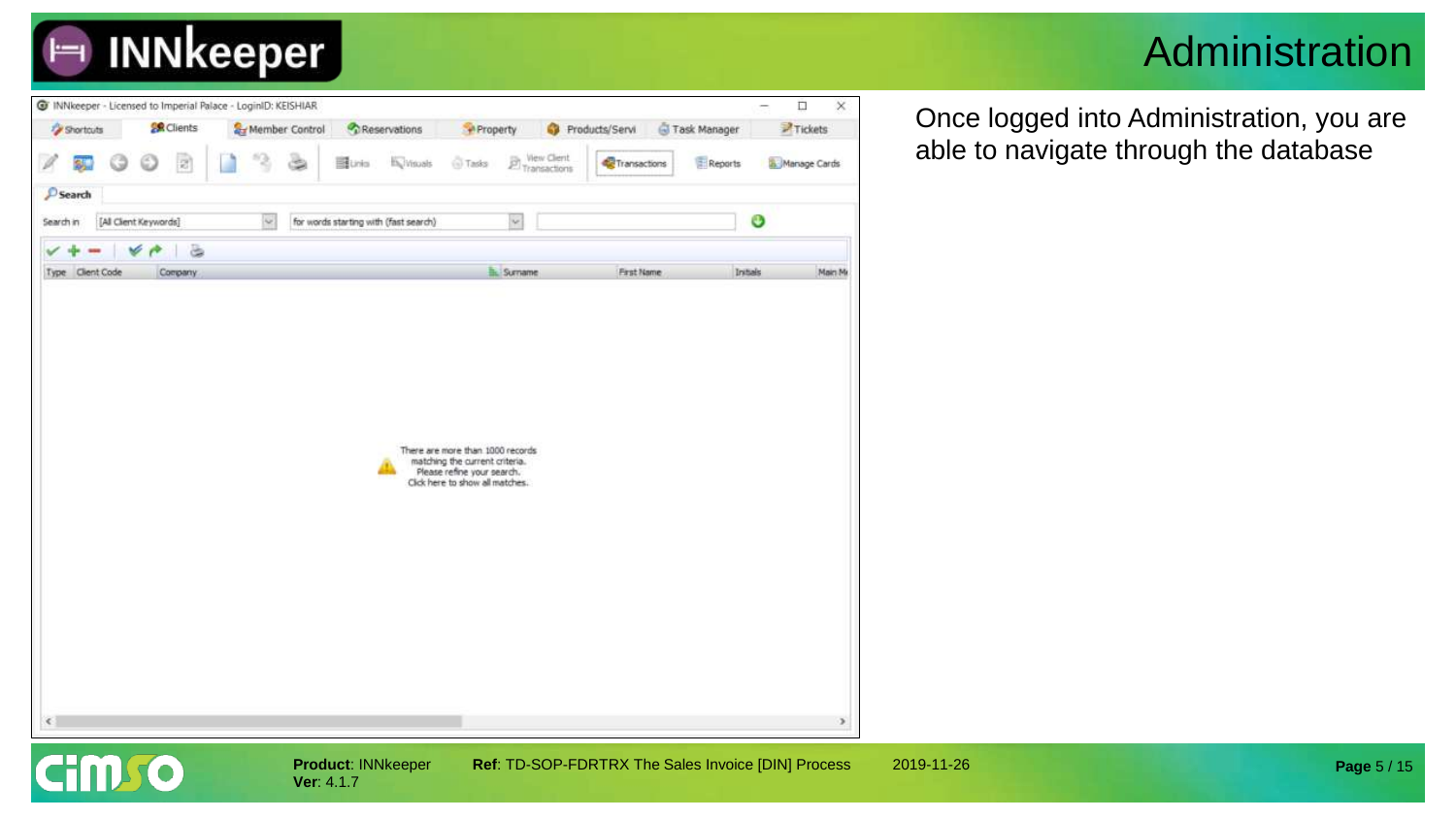

#### Administration



**Ver**: 4.1.7

Navigation: The Sales Invoice [DIN] Process

❶ **Clients** tab ❷ Select the **Transactions** tab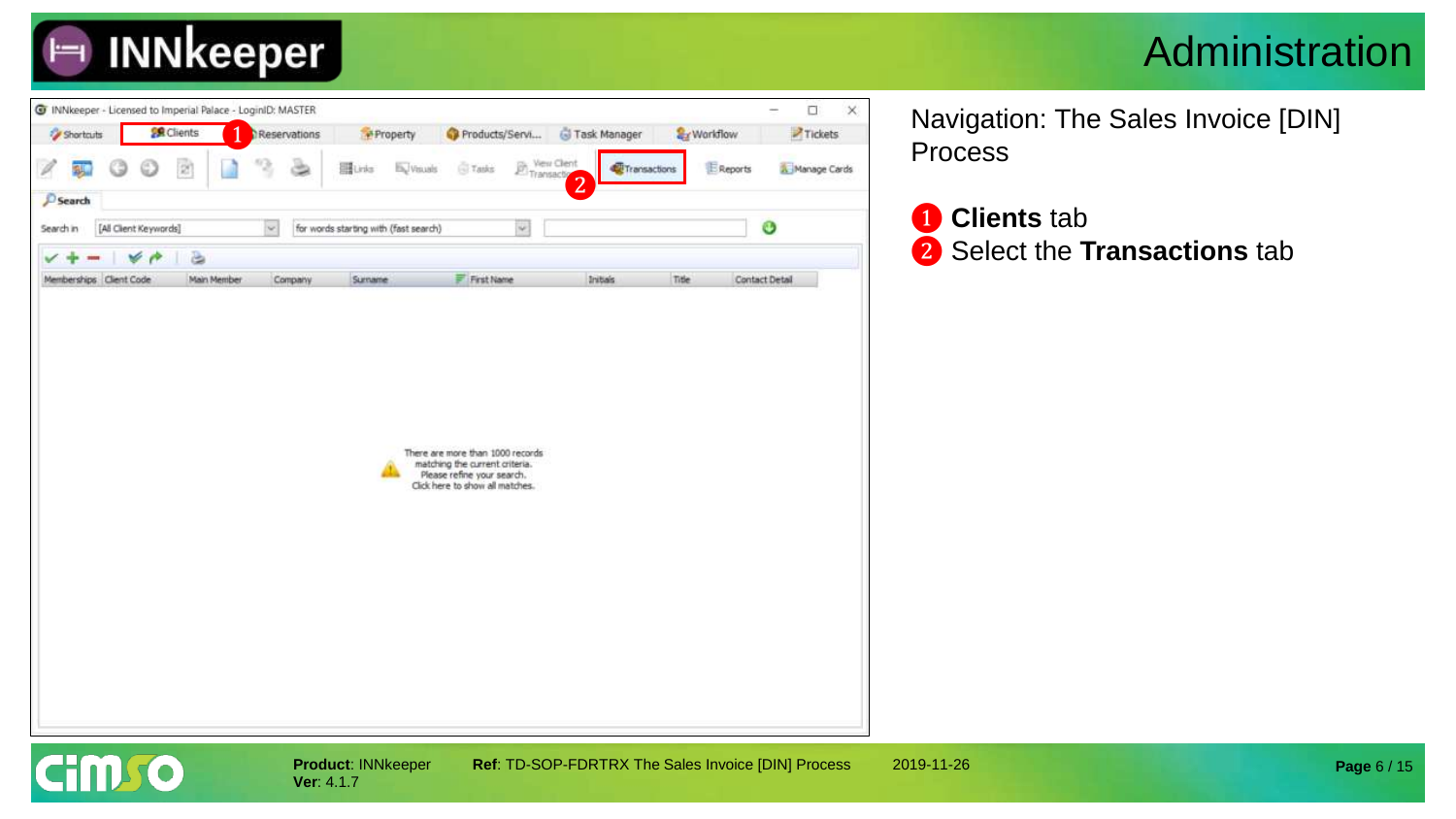## **INNkeeper**

### Navigation: The Sales Invoice [DIN] Process



Navigation: The Sales Invoice [DIN] Process

- **Clients** tab
- ❷ Select the **Transactions** tab
- ❸ **Select Transaction Type** window
- **4** Debtors tab
- ❺ Select the **Sales Invoice [DIN]** button

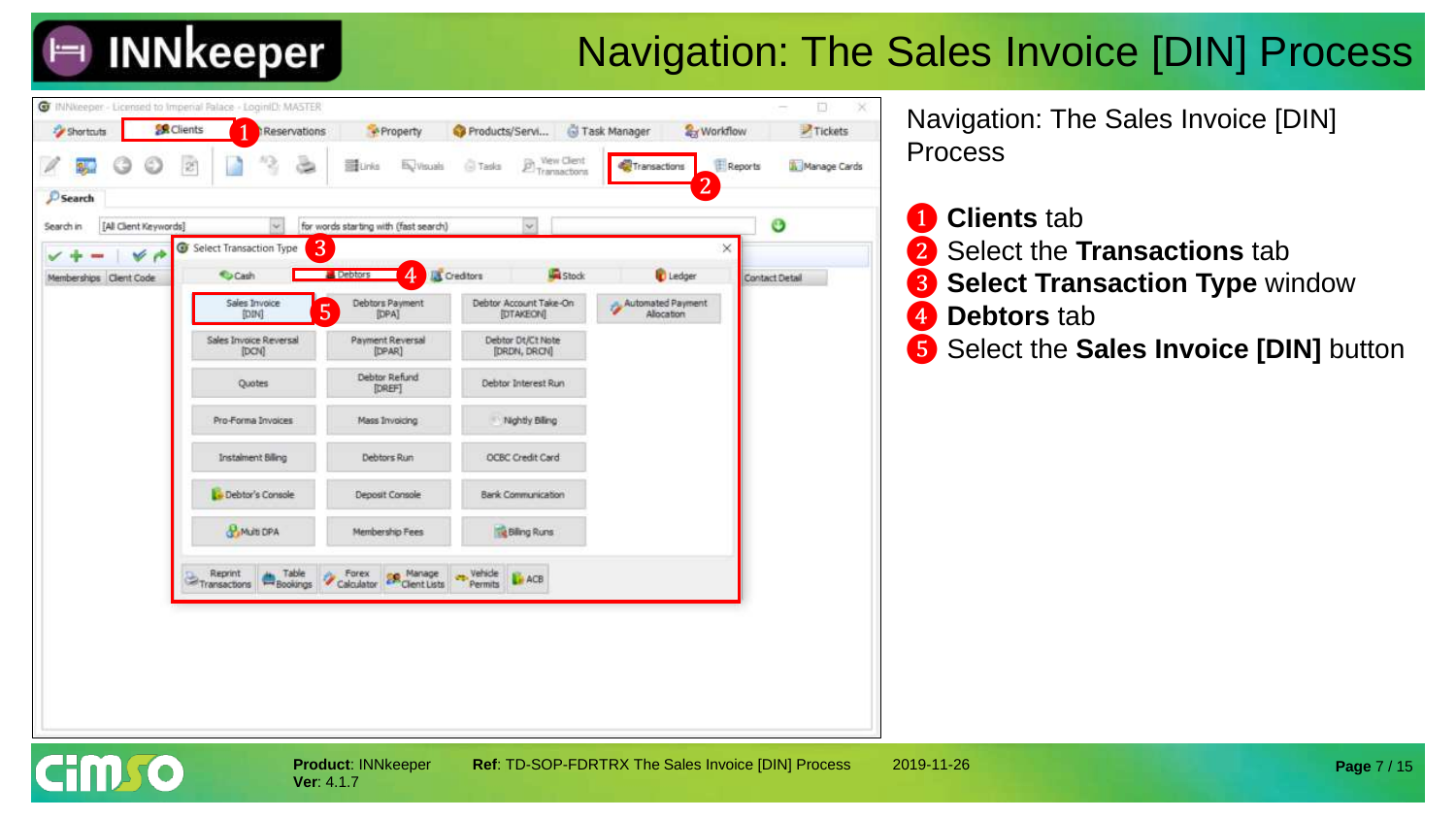

| Search in                | [All Client Keywords] |               | for words starting with |                | $\mathbf{2}^{\mathbf{1}}$<br>weste |            |                 |    |
|--------------------------|-----------------------|---------------|-------------------------|----------------|------------------------------------|------------|-----------------|----|
| 9.20                     |                       |               |                         |                |                                    |            |                 | ۵  |
| Type Client Code         | Main Member           | Member Number | Member Join Date        | <b>Surname</b> | First Name                         | Initials   | Company         | M  |
| <b>DER NWFA0001</b>      | [MAIN]                |               |                         |                |                                    |            |                 |    |
| 38<br><b>ROSE0006</b>    | [MAIN]                |               |                         | Rosenstein     | Charles                            | $\epsilon$ | Raubex          | M  |
| чs<br><b>RRWE0002</b>    | [MAIN]                |               |                         | Weste          | Samnuel                            | s          | Rayne Of Talent | Dr |
| 8<br>RRWE0003            | [MAIN]                |               |                         | Weste          | David                              | D          |                 | M  |
| 518<br>RRWE0004          | [MAIN]                |               |                         | Weste          | Claire                             | c          |                 | M  |
| RRWE0005                 | [MAIN]                |               |                         | Weste          | Cahin                              | c          |                 | M  |
| 98<br>RRWE0006           | [MAIN]                |               |                         | Weste          | Damon                              | D.         |                 | M  |
| 51 23<br><b>RRWE0007</b> | [MAIN]                |               |                         | Weste          | Hela                               | Ħ          |                 | H  |
| чS<br>RRWE0008           | RRWTRA0005            |               |                         | Weste          | Cassidy                            | $\subset$  |                 | c  |
| <b>Chanyars</b> D        | <b>DAATM1</b>         |               |                         | Edmurting      | <b>Dirk</b>                        | $\sim$     |                 | M  |
| <b>WEST0003</b>          | [MAIN]                | STMBRC2105    | 6 Jun 2018              | Weste          | Mikado                             | 訶          | Rayne Of Talent | M  |
| WEST0020<br><b>ET 25</b> | [MAIN]                |               |                         | weste          | $\overline{\mathbf{a}}$            | 5          | Rayne of Talent | Dr |
| ۵B<br>WEST0021           | RRWEST0003            |               | 3                       | Weste          | Miranda                            | M          | Rayne Of Talent | M  |
| <b>IDS</b> WTRA0005      | [MAIN]                | <b>thedf</b>  | 8 Apr 2019              | Weste          | Rayne                              | R          | Weste Travels   | M  |
|                          |                       |               |                         |                |                                    |            |                 |    |
|                          |                       |               |                         |                |                                    |            |                 |    |

**Ver**: 4.1.7

TIDE

The Sales Invoice [DIN] Process: Linking the Client

❶ **Select Clients** window

❷ **Fast-Search**: type in the surname of the client

- ❸ **Locate & Select**: select the required profile to highlight it
- 4 Select the **Select** button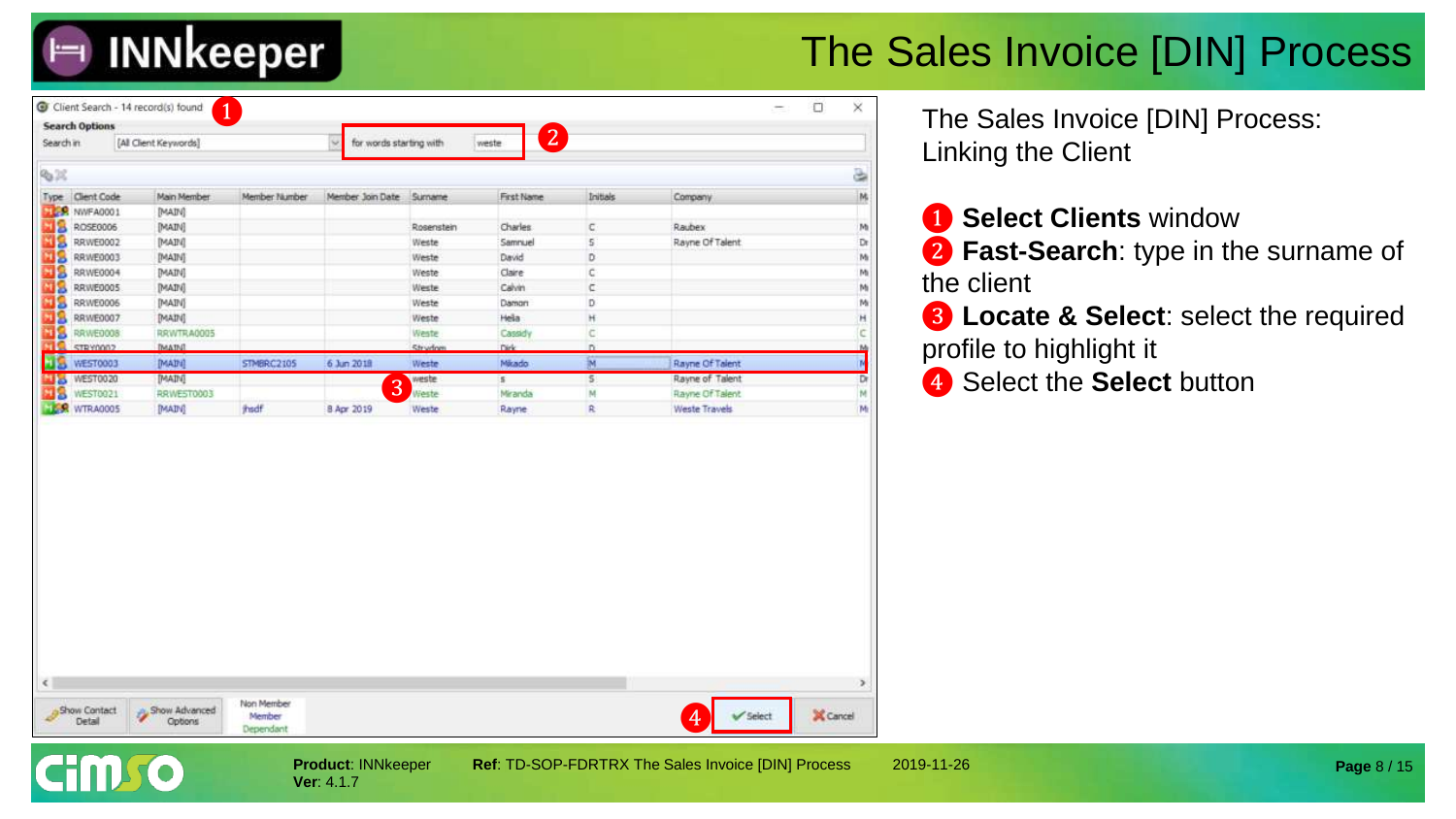

| <b>Account</b>                                                      | <b>Debtor Detail</b>                                                                                                                     |                                         | <b>Transaction Defaults</b>                             |                                           |                                    | <b>Transaction Detail</b>                           |                       |
|---------------------------------------------------------------------|------------------------------------------------------------------------------------------------------------------------------------------|-----------------------------------------|---------------------------------------------------------|-------------------------------------------|------------------------------------|-----------------------------------------------------|-----------------------|
| $D -$<br>IN [4298386] Ms M Weste<br>$\overline{2}$                  | $\overline{3}$<br>Đ<br>WEST0003 / STMBRC2105<br>Rayne Of Talent<br>Ms M Weste<br>13 Azailea Str<br>Old Alberton North<br><b>Alberton</b> | ٠<br>Type<br>Location<br>Store<br>Staff | DIN Invoice<br>4<br>[Default]<br>MAST0015 MASTER MASTER | ×<br>×<br>$\ddot{\phantom{1}}$            | Date<br>Due<br>Reference<br>TXN No | [Today]<br>5<br>2 Sep 2019<br><not posted=""></not> | Ö<br>夕日               |
| Line Items<br>6<br>Wedge<br>Œ<br>1993<br><b>Line Ad</b><br>Scanning | Add<br>Clear All<br>Package                                                                                                              |                                         |                                                         | Foreign Currency (FC) Edits USD US dollar |                                    |                                                     |                       |
| Description<br>Stock Code<br>Stock Price                            | Stock Price (FC) Ind.                                                                                                                    | Quantity Unit                           | <b>Discount</b>                                         | Exclusive                                 | Exclusive (FC)                     | Industve                                            | Inclusive (FC) Ledger |
|                                                                     |                                                                                                                                          |                                         |                                                         |                                           |                                    |                                                     |                       |
|                                                                     |                                                                                                                                          |                                         |                                                         |                                           |                                    |                                                     |                       |
|                                                                     |                                                                                                                                          |                                         |                                                         |                                           |                                    |                                                     |                       |

**Ver**: 4.1.7

**Product**: INNkeeper **Ref**: TD-SOP-FDRTRX The Sales Invoice [DIN] Process 2019-11-26

The Sales Invoice [DIN] Process:

 Process Credit Sale window **Account**: linked Client Profile **Debtor Details**: the Client Profile **Transaction Defaults**: this is preset from configuration

❺ **Transactions Details**: this is preset, however you are able to add in a reference

❻ Select the **Add A New Item** (Green plus sign glyph)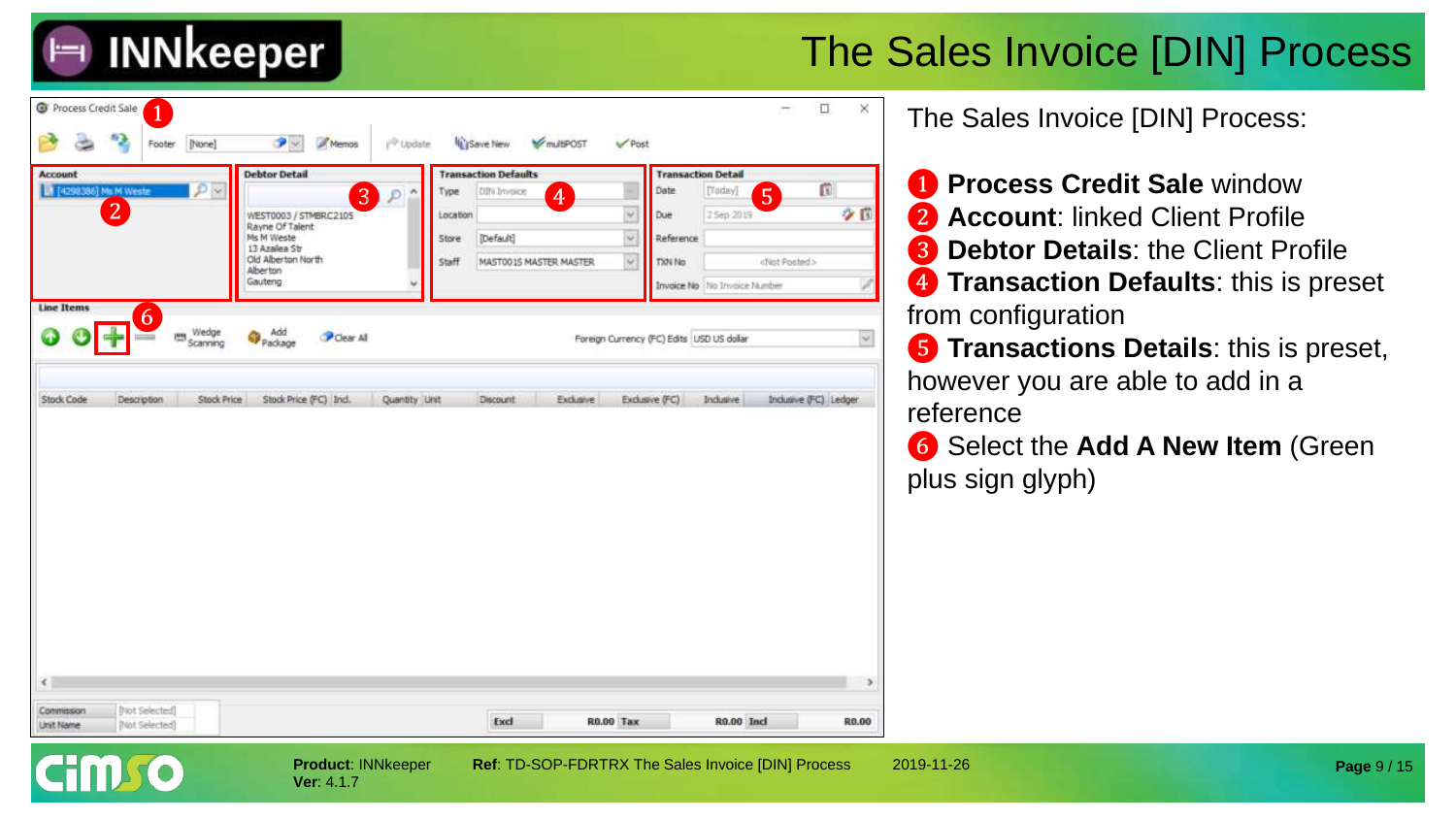

| View Type           | [AI]                              | w.                        | View Stock Group                                               | [AH]      | $\sim$                                     |             | Required Statuses [None] |                         | $\bullet$ $\vee$ | Options  |         | [Norse]            |  |
|---------------------|-----------------------------------|---------------------------|----------------------------------------------------------------|-----------|--------------------------------------------|-------------|--------------------------|-------------------------|------------------|----------|---------|--------------------|--|
| Filter on           | [All Keyword Fields]              | $\omega$                  | for text.                                                      | ರಣ        | $\overline{2}$                             |             | <b>Excluded Statuses</b> | NOTINUSE Stock <b>P</b> |                  |          |         |                    |  |
| Stock Store         | (Definult)                        |                           | Show all stock.<br>Not only stock allowed in this stock store. |           |                                            | OOH         |                          | [No Restriction]        | $\sim$           |          |         |                    |  |
| <b>IStock Code</b>  |                                   | <b>Stock Description</b>  |                                                                |           | Item Type                                  |             | OOH                      | Unit                    | Excl. Price      |          | Tax     | Ind. Price Barcode |  |
| RRLWRCL750          |                                   | Chateau Libertas 750ml    |                                                                |           | <b>Stock Item</b>                          |             | ٠                        | Bottle                  |                  | R45.00   | R6.75   | R51.75             |  |
| RRLWSJCLC750        |                                   | Jc La Chanson 750ml       |                                                                |           | Stock Item                                 |             | 4                        | Bottle                  |                  | R60.00   | R9.00   | R69.00             |  |
| RRLWWEC750          |                                   |                           | Excelsior Chardonnay 750ml                                     |           | <b>Stock Item</b>                          |             | 4                        | Bottle                  |                  | R74.00   | R11.10  | R85.10             |  |
| RRGCFLELC           |                                   | Chafing Fuel Can          |                                                                |           | Stock Item                                 |             | o                        | Each                    |                  | R.O.O.O. | R0.00   | R0.00              |  |
| <b>RRFOSUNDRY</b>   |                                   |                           | Front Office Sundry Charge                                     |           | Service / Charge                           |             |                          | Unit                    |                  | R0.00    | R0.00   | R0.00              |  |
| <b>RRGLASSCH</b>    |                                   | Glass Champagne           |                                                                |           | Stock Item                                 |             | D.                       | Unit                    |                  | R6.00    | R0.90   | R6.90              |  |
| RRCROCHI            |                                   |                           | Crockery Chaving Dish Insert Full                              |           | Stock Item                                 |             | o                        | Unit                    | R182.00          |          | R27.30  | R.209.30           |  |
| <b>RRCROCHD</b>     |                                   |                           | Crockery Chaving Dish Oval                                     |           | Stock Item                                 |             | O                        | Unit.                   |                  | R.78.00  | R.11.70 | R89.70             |  |
| <b>RRCROOM</b>      |                                   |                           | Crockery Chaving Dish Roll Top                                 |           | Stock Item                                 |             | o                        | Unit                    | R1981.00         |          | R297.15 | R2 278.15          |  |
| <b>RRCROCDR</b>     |                                   |                           | Crodkery Chaving Dish Round                                    |           | Stock Item                                 |             | $\Omega$                 | Unit                    |                  | R78.00   | R11.70  | R89.70             |  |
| RRSERVC             |                                   | Service Charge            |                                                                |           | Service / Charge                           |             |                          | Unit                    | R2 117.00        |          | R317.55 | R2 434.55          |  |
| <b>RRCCHL</b>       |                                   | C-Change Lunch Thurs      |                                                                |           | Recipe Item                                |             | $\mathbb{O}$             | PP.                     | R102.00          |          | R15.30  | R117.30            |  |
| RRCCHLF             |                                   | C-Change Lunch Friday     |                                                                |           | Recipe Item                                |             | o                        | pp                      | R102.00          |          | R15.30  | R117.30            |  |
| <b>RRLWWDC</b>      |                                   | Durbanville Chardonnay    |                                                                |           | Stock Item                                 |             | $\ddot{\phantom{1}}$     | Bottle                  |                  | R.72.00  | R10.80  | R82.80             |  |
| <b>RRCONFOHAIRS</b> |                                   | Rental of Chairs          |                                                                |           | Service / Charge                           |             |                          | Unit                    |                  | R0.00    | R0.00   | R0.00              |  |
| <b>RRCONFTRANS</b>  |                                   | Transport of Chairs       |                                                                |           | Service / Charge                           |             |                          | Unit                    | R529.00          |          | R.79.35 | R608.35            |  |
| <b>RRALAFC</b>      |                                   |                           | Menu Fruit & Champagne                                         |           | Stock Item                                 |             | $\mathbf{1}$             | Set                     |                  | R35.00   | R.S.25  | R40.25             |  |
| <b>RROHAKE</b>      |                                   |                           | Chakra Beads (Single set)                                      |           | <b>Stock Item</b>                          |             | 61                       | Each                    | R152.17          |          | R22.83  | R175.00            |  |
| <b>RRTREATCH</b>    |                                   | Hydro Chaira Therapy      |                                                                | 3         | Service / Charge                           |             |                          | 120min                  |                  | R304.35  | R45.65  | R350.00            |  |
|                     |                                   |                           |                                                                |           | 377777777711100011001111111110001100111201 |             |                          |                         |                  |          |         |                    |  |
| Stock Code          | Stock Description                 |                           | 5                                                              | Quantity. |                                            | <b>Unit</b> |                          |                         |                  |          |         |                    |  |
| <b>RRPLATTER</b>    | Meat & Salad Platter              |                           |                                                                | 4         |                                            | Plate       |                          |                         |                  |          |         |                    |  |
|                     | RRMENDINLAMBCO Lamb Combo & Chips |                           |                                                                |           |                                            | Unit        |                          |                         |                  |          |         |                    |  |
|                     | RRLIQCOCOKE440 440ml Cake         |                           |                                                                | 6         |                                            | Bottle      |                          |                         |                  |          |         |                    |  |
| <b>RROHAKB</b>      |                                   | Chakra Beads (Single set) |                                                                | af        |                                            | Each        |                          |                         |                  |          |         |                    |  |

The Sales Invoice [DIN] Process:

**1** Select Stock Item(s) window **2 Fast-Search**: type in the description of the item you require

**8** Locate & Select: select to highlight the required item

**4** Select the **Add Item** button

**b** Bottom Grid: the item has now been added to the list, allowing us to select more items if we require.

**6 Quantity**: if your item is more than one, select the block in the Quantity column, type in the amount

❼ Select the **Accept Item** button



**Ver**: 4.1.7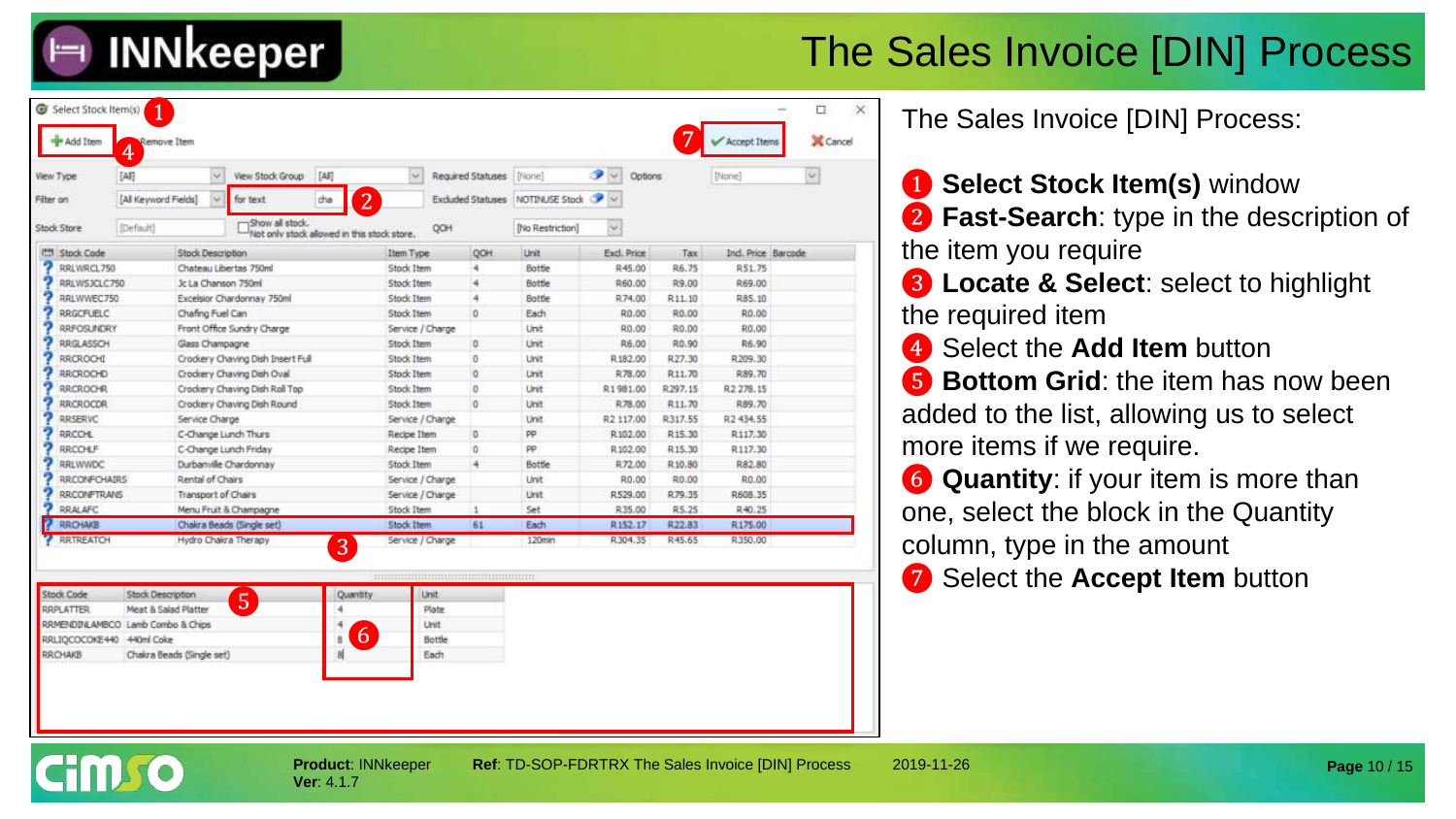

| <b>Account</b>             |                            |                      | <b>Debtor Detail</b>                 |                   |                                          |                    | <b>Transaction Defaults</b> |                        |             |                     | <b>Transaction Detail</b>    |                                         |                    |
|----------------------------|----------------------------|----------------------|--------------------------------------|-------------------|------------------------------------------|--------------------|-----------------------------|------------------------|-------------|---------------------|------------------------------|-----------------------------------------|--------------------|
| [4298386] Ms M Weste       | 2                          | $\mathcal{D}$ $\sim$ | 3                                    |                   | $\hat{\mathbf{r}}$<br>$\mathcal{P}$<br>副 | Type:              | <b>CITY Invoice</b>         | $\clubsuit$            |             | Date                | Today                        | œ                                       |                    |
|                            |                            |                      | WEST0003 / STMBRC2105                |                   |                                          | Location           |                             |                        | $\check{~}$ | Due                 | 2 Sep 2019                   |                                         | クロ                 |
|                            |                            |                      | Rayne Of Talent<br>Ms M Weste        |                   |                                          | Store              | [Default]                   |                        | $\sim$      | Reference           | 5                            |                                         |                    |
|                            |                            |                      | 13 Azailea Str<br>Old Alberton North |                   |                                          | <b>Staff</b>       |                             | MASTO015 MASTER MASTER | $\sim$      | TXIN No.            |                              |                                         |                    |
|                            |                            |                      | Alberton<br>Gauteng                  |                   |                                          |                    |                             |                        |             |                     |                              |                                         |                    |
|                            |                            |                      |                                      |                   | v                                        |                    |                             |                        |             |                     | Invoice No No Invoice Number |                                         | Ù                  |
|                            | Description                | Stock Price          | Stock Price (FC) Ind.                |                   | Quantity Unit                            |                    | <b>Discount</b>             | <b>Exclusive</b>       |             | Exclusive (FC)      | Industrie                    | Inclusive (FC) Ledger                   |                    |
|                            |                            |                      |                                      |                   |                                          |                    |                             |                        |             |                     |                              |                                         |                    |
| Stock Code                 |                            |                      |                                      |                   |                                          |                    |                             |                        |             |                     |                              |                                         |                    |
| <b>PLATTER</b>             | Meat & Salad               | R395.00<br>R189.00   | \$49.38<br>\$23.63                   | v<br>$\checkmark$ |                                          | 4 Plate            | $\circ$<br>ö                | R1373.91<br>R657.39    |             | \$171.74            | R1580.00                     |                                         | \$197.50 [Default] |
|                            |                            |                      |                                      |                   |                                          | 4. Unit            |                             |                        |             | \$82.17             | R756.00                      |                                         | \$94.50 [Default]  |
| MENDINLAMBCOP Lamb Combo - |                            |                      |                                      |                   |                                          |                    |                             |                        |             |                     |                              |                                         |                    |
| LIQCOCOKE440<br>CHAKE      | 440ml Coke<br>Chakra Beads | R.15.00<br>75.00     | \$1.88<br>\$21.88                    | v<br>$\checkmark$ |                                          | 8 Bottle<br>8 Each | o<br>٥                      | R104.35<br>R1217.39    |             | \$13.04<br>\$152.17 | R120.00<br>R1400.00          | \$15.00 [Default]<br>\$175.00 [Default] |                    |
|                            |                            | $\overline{7}$       |                                      |                   |                                          |                    |                             |                        |             |                     |                              |                                         |                    |
|                            |                            |                      |                                      |                   |                                          |                    |                             |                        |             |                     |                              |                                         |                    |
|                            |                            |                      |                                      |                   |                                          |                    |                             |                        |             |                     |                              |                                         |                    |
|                            |                            |                      |                                      |                   |                                          |                    |                             |                        |             |                     |                              |                                         |                    |
|                            |                            |                      |                                      |                   |                                          |                    |                             |                        |             |                     |                              |                                         |                    |
|                            |                            |                      |                                      |                   |                                          |                    |                             |                        |             |                     |                              |                                         |                    |
|                            |                            |                      |                                      |                   |                                          |                    |                             |                        |             |                     |                              |                                         |                    |
|                            |                            |                      |                                      |                   |                                          |                    |                             |                        |             |                     |                              |                                         |                    |
|                            |                            |                      |                                      |                   |                                          |                    |                             |                        |             |                     |                              |                                         |                    |
|                            |                            |                      |                                      |                   |                                          |                    |                             |                        |             |                     |                              |                                         |                    |

The Sales Invoice [DIN] Process:

- **1** Process Credit Sale window
- ❷ **Account**
- ❸ **Debtor Details**
- ❹ **Transaction Defaults**
- ❺ **Transactions Details:** Reference remember to add a **Reference**
- ❻ The **Add A New Item** (Green plus sign) button
- $\bullet$  Item(s) are now reflecting in the **Line Items grid**
- ❽ Select the **Post** button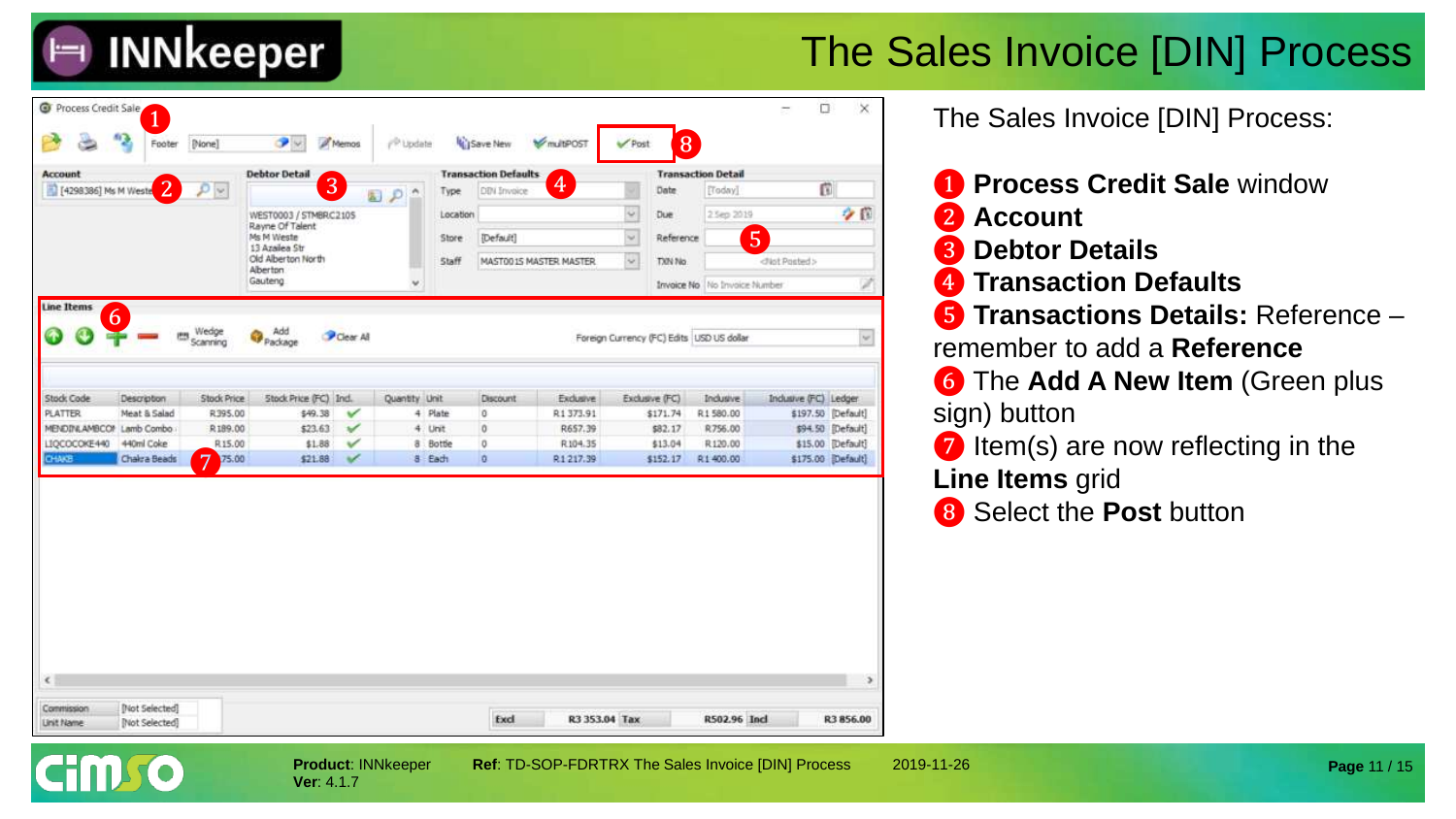

| [4298386] Ms M Weste                        | $\mathcal{P}[\nabla]$              |                                     | 国のへ                            | Type                    |                                                                  |                          |                     |                                   |                       |                   |
|---------------------------------------------|------------------------------------|-------------------------------------|--------------------------------|-------------------------|------------------------------------------------------------------|--------------------------|---------------------|-----------------------------------|-----------------------|-------------------|
|                                             |                                    |                                     |                                |                         | DIN Invoice                                                      |                          | <b>Date</b>         | [Today]                           | ŵ                     |                   |
|                                             |                                    |                                     | WEST0003 / STMBRC2105          | Location                |                                                                  | $\overline{\mathcal{Q}}$ | Due                 | 2 Sep 2019                        |                       | 夕日                |
|                                             |                                    | Rayne Of Talent<br>Ms M Weste       |                                | Store                   | [Default]                                                        | $\mathbb{Q}$             | Reference           |                                   |                       |                   |
|                                             |                                    | 13 Azaíea Str<br>Old Alberton North |                                | Staff                   | MAST00 IS MASTER MASTER                                          | ü                        | TXN No              |                                   | <not posted=""></not> |                   |
|                                             |                                    | Alberton<br>Gauteng                 |                                |                         |                                                                  |                          |                     |                                   |                       |                   |
|                                             |                                    |                                     | Confirm Transaction Post       | $\blacktriangleleft$    | ×                                                                |                          |                     | Invoice No   No Invoice Number    |                       |                   |
| <b>Line Items</b>                           |                                    |                                     | <b>Transaction Post Option</b> |                         |                                                                  |                          |                     |                                   |                       |                   |
|                                             | Wedge                              | Add                                 |                                |                         | Please select the actions to be taken after posting the          |                          |                     |                                   |                       | U                 |
|                                             | Scanning                           | Package                             | clicking the 'Post' button.    |                         | transaction by setting the options below. Confirm your choice by |                          |                     | Currency (FC) Edits USD US dollar |                       |                   |
|                                             |                                    |                                     | <b>Actions</b>                 |                         |                                                                  |                          |                     |                                   |                       |                   |
|                                             |                                    |                                     | Print/Preview                  | Preview the transaction | $\overline{2}$                                                   |                          |                     |                                   |                       |                   |
| Stock Code<br>Description<br><b>PLATTER</b> | <b>Stock Price</b><br>Meat & Salad | <b>Stock Price</b>                  | Clearing                       | Print the transaction   |                                                                  |                          | Exclusive (FC)      | Industve                          | Industre (FC) Ledger  |                   |
| MENDINLAMBCOP Lamb Combo                    | R395.00<br>R189.00                 | \$1                                 |                                |                         | Do not print or preview the transaction                          |                          | \$171.74<br>\$82.17 | R1580.00<br>R756.00               | \$197.50 [Default]    | \$94.50 [Default] |
| 440ml Coke<br>LIQCOCOKE440                  | R15.00                             |                                     | Output                         | Preview the transaction |                                                                  |                          | \$13.04             | R120.00                           |                       | \$15.00 [Default] |
| CHAKE                                       | R175.00<br>Chakra Beads            |                                     | Print Layout                   | Standard A4 Layout      |                                                                  |                          | \$152.17            | R1400.00                          | \$175.00 [Default]    |                   |
|                                             |                                    |                                     | Printer                        | Lexmark                 | $\vee$ Copies                                                    |                          |                     |                                   |                       |                   |
|                                             |                                    |                                     | Printer<br>$\pm 2$             |                         | Cooies                                                           |                          |                     |                                   |                       |                   |
|                                             |                                    |                                     |                                |                         |                                                                  |                          |                     |                                   |                       |                   |
|                                             |                                    |                                     |                                | 3                       | х                                                                |                          |                     |                                   |                       |                   |
|                                             |                                    |                                     |                                |                         | Cancel<br>Post                                                   |                          |                     |                                   |                       |                   |
|                                             |                                    |                                     |                                |                         |                                                                  |                          |                     |                                   |                       |                   |
|                                             |                                    |                                     |                                |                         |                                                                  |                          |                     |                                   |                       |                   |

**Ver**: 4.1.7

**Finklo** 

**Product**: INNkeeper **Ref**: TD-SOP-FDRTRX The Sales Invoice [DIN] Process 2019-11-26

The Sales Invoice [DIN] Process:

**1 Confirm Transaction Post window 2 Print/Preview**: use the drop down to access the list of options ❸ Select the **Post** button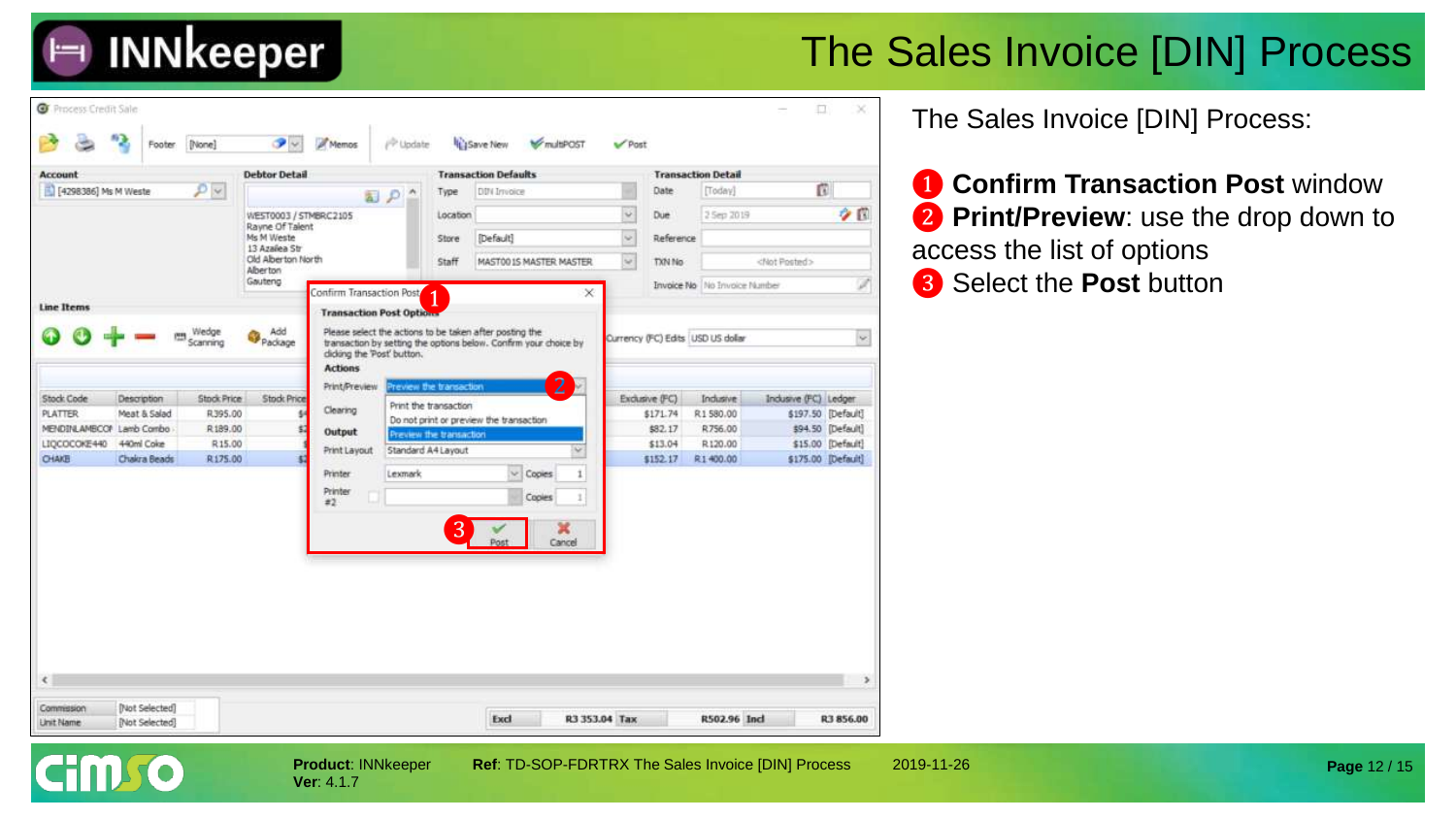

#### Print Preview

| Ō<br>The Print Preview - Tax Invoice DIN 10437<br>O<br>×<br>$\overline{\phantom{a}}$<br>PDF (Portable Document Format)<br><b>DDC</b><br>8<br>÷,<br>100%<br>$\vee$ $\Box$<br>(Type search text here)<br>16.11<br>Acc<br>в<br>Tax invoice<br>Div 10457<br>2 Sig 2019 13:20<br>Document number<br>Document date<br>Ms M Wester<br>Description<br>molos<br>Imperial Palace Rooms<br><b>Location</b><br>G<br>Prec Kitchen Stock Pool<br>Stock store<br>MEM WWW<br>Client<br>Client code<br>Member.<br><b>Tax number</b><br>12345<br>misazovršnogyaros zom<br><b>Email</b> |  |
|----------------------------------------------------------------------------------------------------------------------------------------------------------------------------------------------------------------------------------------------------------------------------------------------------------------------------------------------------------------------------------------------------------------------------------------------------------------------------------------------------------------------------------------------------------------------|--|
|                                                                                                                                                                                                                                                                                                                                                                                                                                                                                                                                                                      |  |
|                                                                                                                                                                                                                                                                                                                                                                                                                                                                                                                                                                      |  |
|                                                                                                                                                                                                                                                                                                                                                                                                                                                                                                                                                                      |  |
| Line                                                                                                                                                                                                                                                                                                                                                                                                                                                                                                                                                                 |  |
|                                                                                                                                                                                                                                                                                                                                                                                                                                                                                                                                                                      |  |
|                                                                                                                                                                                                                                                                                                                                                                                                                                                                                                                                                                      |  |
| Unit Price<br>Code<br>Description<br>Neterance<br><b>Quantity</b><br>Exclusive<br>VAT<br><b>Inclusive</b><br>$\partial P(G)$                                                                                                                                                                                                                                                                                                                                                                                                                                         |  |
| Str<br>ME<br><b>MRPLATTER</b><br>Meet & Salad Platter<br>R396.00<br><b>A Plate</b><br>R1372.91<br>R1 500.00<br>R209.09                                                                                                                                                                                                                                                                                                                                                                                                                                               |  |
| <b><i>RRUENDALANS</i></b><br>Lamp Conto: & Chips<br>9109.00<br>4178<br><b>R657.59</b><br><b>MGLE1</b><br>R788.00<br>COVIDO                                                                                                                                                                                                                                                                                                                                                                                                                                           |  |
| ШÇ<br>RRUGOODORZ44<br>AADHI CONE<br>P.15.00<br>5 Bothe<br>R104.35<br><b>R15.85</b><br>R120.00                                                                                                                                                                                                                                                                                                                                                                                                                                                                        |  |
| $\alpha$<br>э<br>RROHAGE<br>R175.00<br>Chaus Seace (Single set)<br>8 Each<br>R1217.39<br>开报工业<br>R1 400.00                                                                                                                                                                                                                                                                                                                                                                                                                                                           |  |
| Totals<br>R3 353 S4<br><b>R1 EHL00</b><br>RN1 N                                                                                                                                                                                                                                                                                                                                                                                                                                                                                                                      |  |
|                                                                                                                                                                                                                                                                                                                                                                                                                                                                                                                                                                      |  |
| A5 553 DA<br>Subtutal<br>NAT<br>P502.96                                                                                                                                                                                                                                                                                                                                                                                                                                                                                                                              |  |
| Total with Tar. & Service Charges<br>M3 688.00                                                                                                                                                                                                                                                                                                                                                                                                                                                                                                                       |  |
| $\leq$                                                                                                                                                                                                                                                                                                                                                                                                                                                                                                                                                               |  |
|                                                                                                                                                                                                                                                                                                                                                                                                                                                                                                                                                                      |  |
| Con                                                                                                                                                                                                                                                                                                                                                                                                                                                                                                                                                                  |  |
| <b>University</b><br><b>TIVOT SHIELIEU</b>                                                                                                                                                                                                                                                                                                                                                                                                                                                                                                                           |  |

The **Print Preview**: you are to **Print**, **Save**, **Fax** or **Email** the invoice



**Ver**: 4.1.7

**Product: INNkeeper Ref: TD-SOP-FDRTRX The Sales Invoice [DIN] Process 2019-11-26**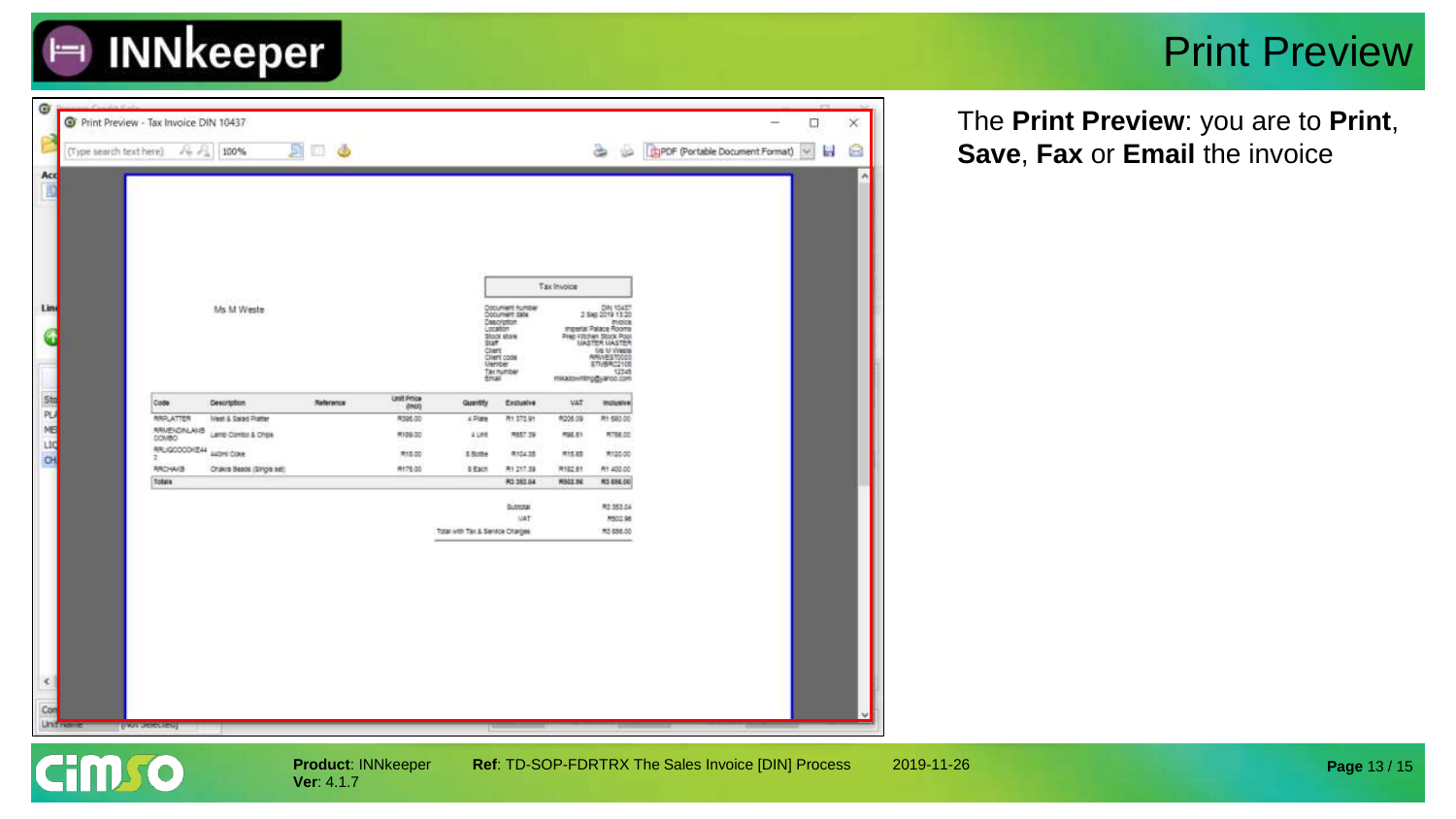#### Posted Transaction

The **Information** window; confirming the DIN was successfully posted

| <b>Account</b>        |                                        |                    | <b>Debtor Detail</b>                |                   |             |              | <b>Transaction Defaults</b>  |                    |          | <b>Transaction Detail</b>                 |                    |                       |                                        |
|-----------------------|----------------------------------------|--------------------|-------------------------------------|-------------------|-------------|--------------|------------------------------|--------------------|----------|-------------------------------------------|--------------------|-----------------------|----------------------------------------|
| [4298386] Ms M Weste  |                                        | ای اور             |                                     |                   | 国のへ         | Type         | DIN Invoice                  |                    |          | Date                                      | [Today]            | 霞                     |                                        |
|                       |                                        |                    | WEST0003 / STMBRC2105               |                   |             | Location     |                              |                    | $\omega$ | Due                                       | 2-Sep 2019         |                       | 夕日                                     |
|                       |                                        |                    | Rayne Of Talent<br>Ms M Weste       |                   |             | <b>Store</b> | [Default]                    |                    | $\omega$ | Reference                                 |                    |                       |                                        |
|                       |                                        |                    | 13 Azalea Str<br>Old Alberton North |                   |             | <b>Staff</b> | MASTOO1S MASTER MASTER       |                    | $\omega$ | TXN No                                    |                    | <not posted=""></not> |                                        |
|                       |                                        |                    | Alberton<br>Gauteng                 |                   |             |              |                              |                    |          | Invoice No                                | No Invoice Number  |                       |                                        |
| <b>Line Items</b>     |                                        |                    |                                     |                   |             |              |                              |                    |          |                                           |                    |                       |                                        |
|                       |                                        |                    |                                     |                   |             |              |                              |                    |          |                                           |                    |                       |                                        |
|                       | 問                                      | Wedge<br>Scanning  | Add<br>Package                      | Clear All         |             |              |                              |                    |          | Foreign Currency (FC) Edits USD US dollar |                    |                       | $\omega$                               |
|                       |                                        |                    |                                     |                   |             |              |                              |                    |          |                                           |                    |                       |                                        |
|                       |                                        |                    |                                     |                   | Information |              | ×                            |                    |          |                                           |                    |                       |                                        |
| <b>Stock Code</b>     | Description                            | <b>Stock Price</b> | Stock Price (FC) Incl.              |                   |             |              |                              | <b>Exclusive</b>   |          | Exclusive (FC)                            | Indusive           | Industre (FC) Ledger  |                                        |
| <b>PLATTER</b>        | Meat & Salad                           | R395.00            | \$49.38                             | ✓                 |             |              | Transaction has been posted. | R1373.91           |          | \$171.74                                  | R1580.00           |                       | \$197.50 [Default]                     |
|                       | MENDINLAMBCOP Lamb Combo<br>440ml Coke | R189.00<br>R.15.00 | \$23.63<br>\$1.88                   | $\checkmark$<br>✓ |             |              |                              | R657.39<br>R104.35 |          | \$82.17<br>\$13.04                        | R756.00<br>R120.00 |                       | \$94.50 [Default]<br>\$15.00 [Default] |
|                       |                                        |                    | \$21.88                             | v                 |             | $\vee$ OK    |                              | R1217.39           |          | \$152.17                                  | R1-400.00          | \$175.00 [Default]    |                                        |
|                       | Chakra Beads                           | R175.00            |                                     |                   |             |              |                              |                    |          |                                           |                    |                       |                                        |
|                       |                                        |                    |                                     |                   |             |              |                              |                    |          |                                           |                    |                       |                                        |
|                       |                                        |                    |                                     |                   |             |              |                              |                    |          |                                           |                    |                       |                                        |
|                       |                                        |                    |                                     |                   |             |              |                              |                    |          |                                           |                    |                       |                                        |
|                       |                                        |                    |                                     |                   |             |              |                              |                    |          |                                           |                    |                       |                                        |
|                       |                                        |                    |                                     |                   |             |              |                              |                    |          |                                           |                    |                       |                                        |
|                       |                                        |                    |                                     |                   |             |              |                              |                    |          |                                           |                    |                       |                                        |
|                       |                                        |                    |                                     |                   |             |              |                              |                    |          |                                           |                    |                       |                                        |
|                       |                                        |                    |                                     |                   |             |              |                              |                    |          |                                           |                    |                       |                                        |
|                       |                                        |                    |                                     |                   |             |              |                              |                    |          |                                           |                    |                       |                                        |
|                       |                                        |                    |                                     |                   |             |              |                              |                    |          |                                           |                    |                       |                                        |
| LIQCOCOKE440<br>CHAKE |                                        |                    |                                     |                   |             |              |                              |                    |          |                                           |                    |                       |                                        |

**INNkeeper** 

 $\blacksquare$